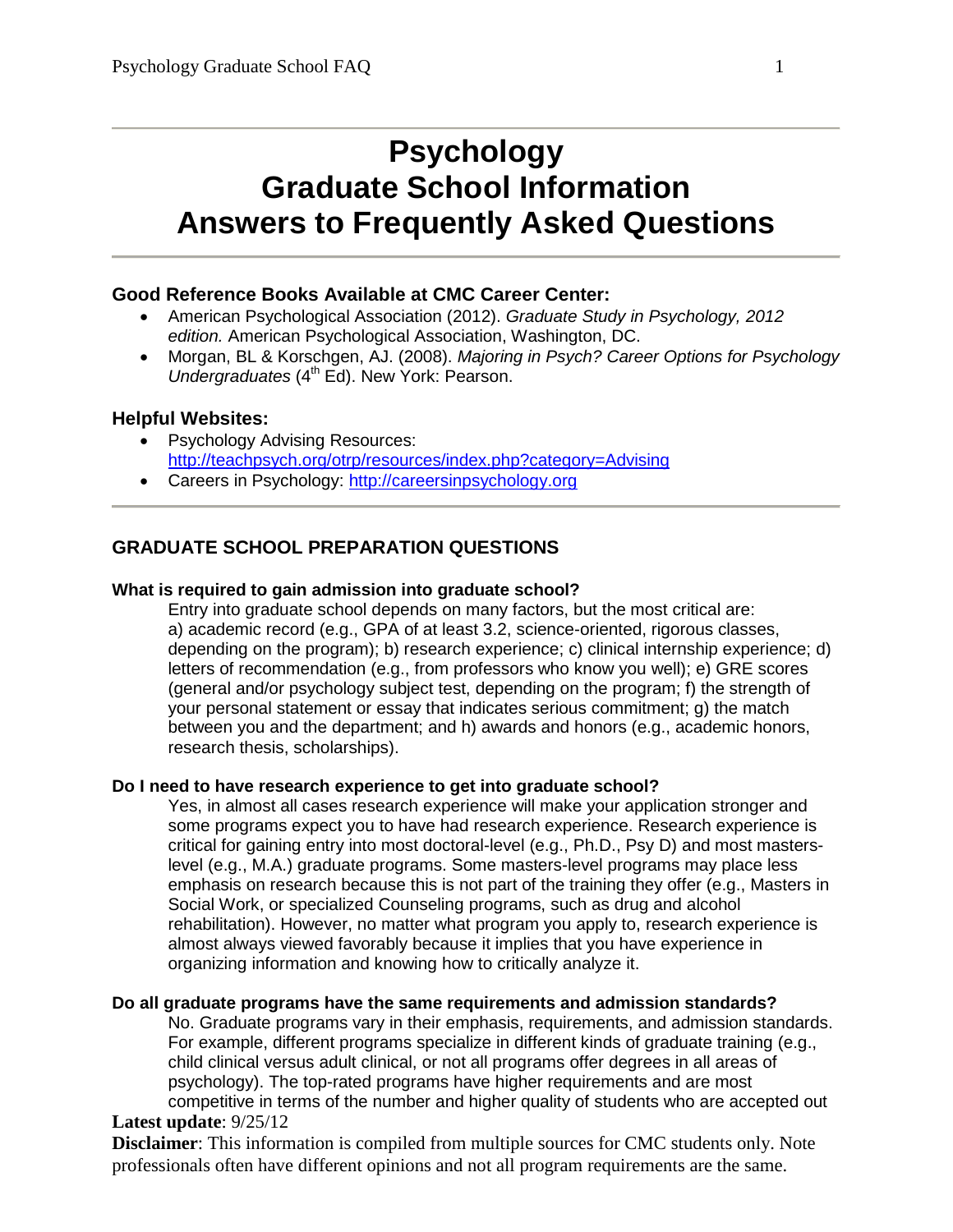of those who apply. Finally, some programs may require just the GRE, while others request additional standardized tests, such as the GRE psychology subject test, as well as the MAT (Miller Analogies Test). Social Work programs typically do not require the GRE. To find out what specific programs require and how to contact them for additional information, search for this information on the internet or consult one of the many published sources (e.g., guidebook by the American Psychological Association) that list specific information about each program (e.g., the average and minimum requirements for GPA and GRE scores, the training programs that are available, ratio of numbers of students who applied to those that were accepted). A list of guidebooks and internet web sites appear at the end of this document.

#### **What are the difference between doctoral and masters graduate programs and what can I do with either degree?**

Masters programs usually require 2-3 years of courses and training, and it is up to the individual programs to determine whether an empirical research thesis is required for the degree. This and other requirements will differ depending on the focus of the program (e.g., masters in social work versus masters in experimental psychology). It is possible to be a private practice psychotherapist or counselor with a master's degree, but the prestige and earning potential will be lower compared to that of a psychotherapist with a doctoral degree. Doctoral degrees typically take an average of 5 to 7 years to complete, not including a required one-year internship for clinical students. Unlike MA programs, often Ph.D. programs pay your tuition and will offer you a TA or an RA job. Almost doctoral programs require empirical research training (but see section on Psy.D. degree). In most cases, doctoral degree recipients have more employment opportunities than master's degree recipients and their earning potential is greater. However, there may be some exceptions in the future depending on trends in health care reimbursement policies, because doctoral-level psychologists cost more than do masters-level psychologists (e.g., M.A. –level therapists may be in greater demand than Ph.D. –level therapists because the insurance companies find they cost less to reimburse for mental health services). In order to teach at the college-level a doctoral degree is usually required, although some two-year community colleges hire instructors with Masters degrees.

#### **What is the best strategy for selecting a graduate program and for surviving the application process?**

*Plan- Getting organized early*. The more organized you are, the more smoothly the process of applying to graduate programs will go. Approximately one year before you plan to enroll in a graduate program you should begin to have an idea of the types of graduate programs you are interested in. If you don't know what type of graduate program you are interested in, then you are not ready to apply. You should speak with professors and graduate students about the different types of programs that exist and programs they can suggest to you. You should also look at published guidebooks to graduate programs, including one published by the American Psychological Association (APA) that lists information about graduate programs and every APA-approved clinical graduate program, including their address, a list of current faculty, admission recruitments, and deadline dates. You can also access information about psychology graduate programs from the Internet.

*List*. Generate a list of schools and programs that you would like to learn more about and send each a postcard with your return address, requesting they send you an

#### **Latest update**: 9/25/12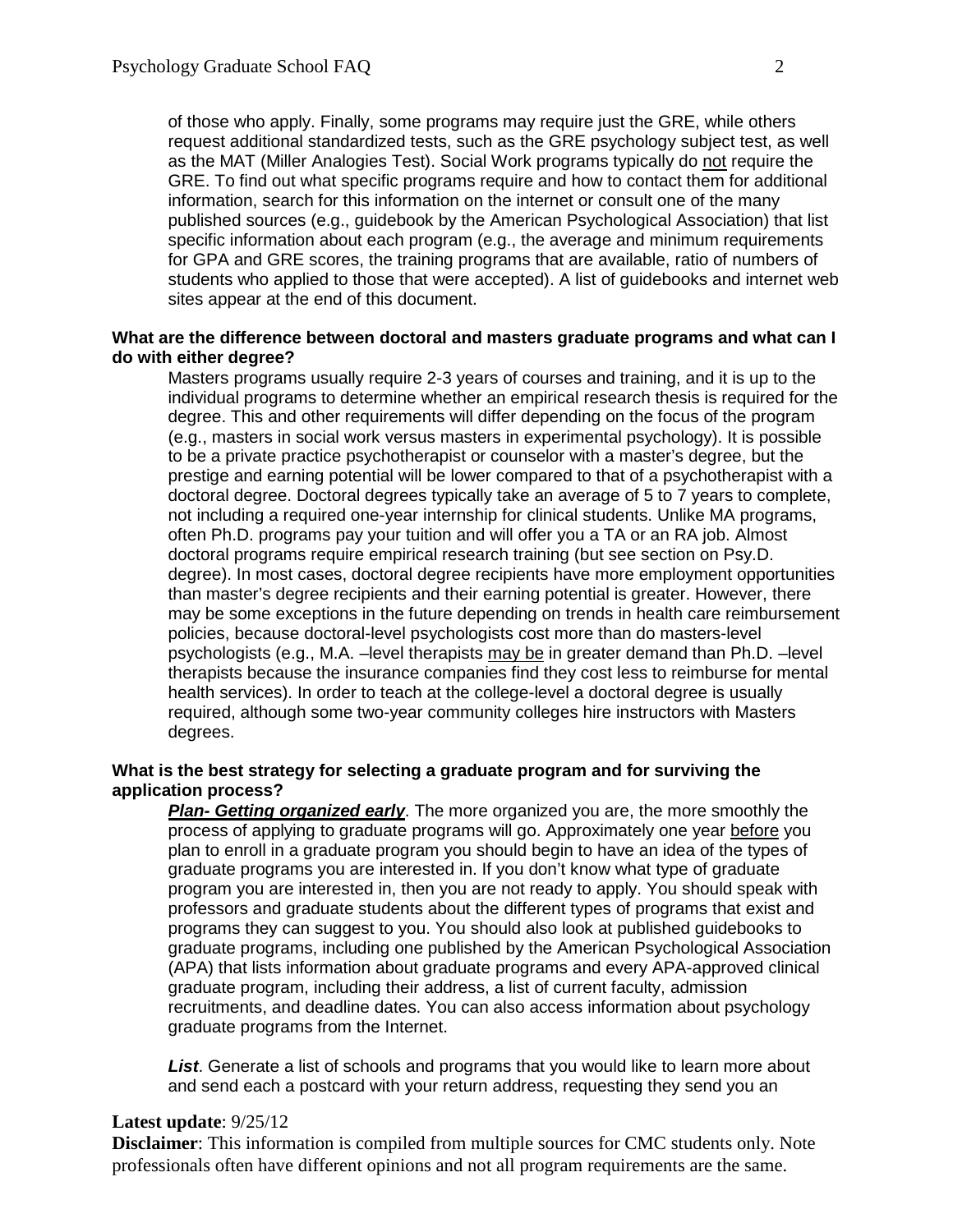application. You will learn much about the program from the application materials they send.

*Fees*. You need to determine how many schools you can afford to apply to since application fees range from \$25 to \$100 each. If you apply to 12 graduate programs, you can expect to spend between \$800 - \$1500 by the time you are done (this includes postage, photocopying, transcripts, phone calls, stationary, application and GRE (general test and specialty area test). You should take the GREs at least 6 months before your application deadlines and ask at least three professors who know you well for letters of recommendation.

*Requesting letters of recommendation*. It is best if you ask psychology professors for letters, and you can include an additional letter from an internship supervisor. At this point in the process some people might try to arrange visits to the programs they are interested in (however, some programs permit interviews by invitations only). You might also decide to look up the research interests of the faculty. PsycINFO, found in most university libraries (http://libraries.claremont.edu/), is a good resource for finding article abstracts written by faculty who you think you might be interested in working with. Once you narrow down your list of potential programs, depending upon how competitive you are, you might decide upon a tiered strategy where you apply to the very top programs you are interested in and then some that are less competitive but ones you would be willing to attend as a backup.

*Timeline and tasks (letters, personal statement writing, applications)*. At this point, you should create a filing system with a folder for each application that clearly marks the deadline date for the application. You should give each of your letter writers **at least** 3 weeks prior to when the letters are due so they can meet your deadline. To make their job easier, you should provide them with already-addressed and stamped envelopes, the due date marked in pencil on the back of the envelopes, and any forms required by the program that must be completed by your reference (if any). You should ask a professor or academic advisor to read over your personal statement or essay so they can provide you with feedback to help you write the best statement you can. It is extremely important that you complete the application form on time and as neatly as possible. Members of admissions committees will not spend their time on incomplete applications or applications that are sloppy and difficult to read. After you put all your applications in the mail, you should sit back and relax. Most programs do not review applications until December/January and begin to make offers in March. If at all possible, you should try to set up a visit to schools that extend an offer of admission or request that you complete an interview.

#### **What is the GRE and the GRE subject test, when are these tests offered, and what can I do to be prepared?**

The Graduate Record Examination (GRE) is a standardized test that assesses aptitude, much like the SAT or ACT you took for college admission. The GRE is administered by the ETS (Educational Testing Service) and includes a general test with three parts, Verbal, Quantitative, and Analytic. Separate subject tests in various disciplines are also administered as a separate test (e.g., psychology, history). Almost all graduate programs will require that you take the GRE general test but not all require the psychology subject test. The GRE is moving from a paper and pencil administration that was offered several times a year, to an on-line computerized administration that may be taken at almost any

#### **Latest update**: 9/25/12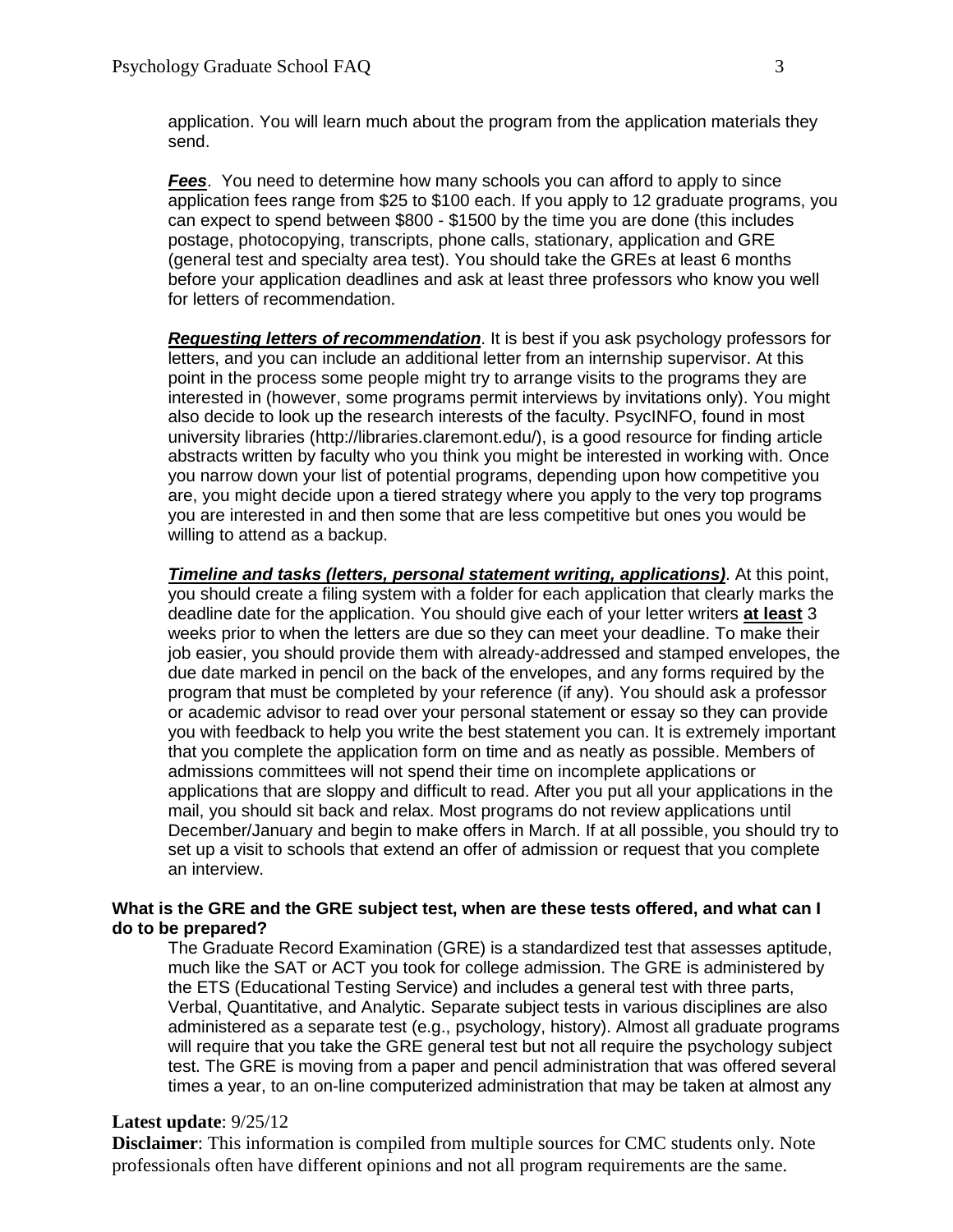time. You have several options for test preparation. Most bookstores sell preparation guidebooks that include sample tests, test-taking tips and some even include a CD-ROM that permits you to practice taking the test on your own PC. Prep courses are also available for a fee that can average over \$1,000 (e.g., Stanley Kaplan classroom or online, Princeton Review). No matter which option you choose, you will need to spend time preparing for the exam by learning vocabulary words, solving analytic problems, and brushing up on your quantitative skills. For the GRE subject test, some find taking a course in the History and Systems of Psychology and rereading a comprehensive introductory psychology text to be very helpful. Do not be fooled into thinking that you can simply sit down and take this test without advanced preparation. For more information, visit the GRE information site at Educational Testing Service [\(www.gre.org](http://www.gre.org/) or

[http://www.ets.org/portal/site/ets/menuitem.1488512ecfd5b8849a77b13bc3921509/?vgn](http://www.ets.org/portal/site/ets/menuitem.1488512ecfd5b8849a77b13bc3921509/?vgnextoid=ebf42d3631df4010VgnVCM10000022f95190RCRD&vgnextchannel=ca8946f1674f4010VgnVCM10000022f95190RCRD) [extoid=ebf42d3631df4010VgnVCM10000022f95190RCRD&vgnextchannel=ca8946f167](http://www.ets.org/portal/site/ets/menuitem.1488512ecfd5b8849a77b13bc3921509/?vgnextoid=ebf42d3631df4010VgnVCM10000022f95190RCRD&vgnextchannel=ca8946f1674f4010VgnVCM10000022f95190RCRD) [4f4010VgnVCM10000022f95190RCRD](http://www.ets.org/portal/site/ets/menuitem.1488512ecfd5b8849a77b13bc3921509/?vgnextoid=ebf42d3631df4010VgnVCM10000022f95190RCRD&vgnextchannel=ca8946f1674f4010VgnVCM10000022f95190RCRD) or call 1-866-473-4373.

## **How do I find an advisor in graduate school to work with? How do I know what specifically I am interested in?**

To help develop your interests, start reading articles in psychology and volunteer to work in labs of faculty at your college.

1) Refine your interests. To find articles that match your interests and subsequently find our where the researchers are that are doing this work, start with PsycINFO or PubMed that are databases easily accessed from the library system at the Claremont Colleges [\(http://libraries.claremont.edu\)](http://libraries.claremont.edu/). Go to the database and enter in some key words that describe your interests (e.g., reading problems in children). Read the titles of the articles that come up. Do they interest you? If so, click on the title and then read the abstract. Does the paper still interest you? If so, get the article. Read it and see if you are still interested in it. Often you can find other researchers doing related work by either clicking on Related Articles in PubMed or refining your search.

2) Find researchers. If you find some articles that interest you, go to the author's web site. You can often Google the author's name or get to the faculty member by going to the university and the department and looking for the author under faculty lists. See if the author is doing related work. Are the articles online on the website? Also, does that faculty member have graduate students? What kind of work are they doing? If the faculty member is currently conducting research in your area of interest and that person has students working on similar projects, you might want to contact that person.

3) Contact researchers. If you have read the work of the person you want to work with, you might want to then contact that person. Email that person and tell them why you are writing them and what in particular is interesting to you about their work. Ask if they are accepting graduate students and if so, how many.

## **If my ultimate goal is to work as a psychotherapist, are Ph.D. or Psy.D. programs in clinical psychology my only option?**

No. In most states a person who earns a Ph.D. or Psy.D. degree from a graduate program approved by the American Psychological Association can legally call themselves a "psychologist." To be a therapist or counselor, one may receive masterslevel training in social work (MSW or LCSW, licensed clinical social worker), counseling psychology or specialized programs of study (e.g., alcohol/drug counseling, maritalfamily counseling, pastoral counseling, art therapy).

## **Latest update**: 9/25/12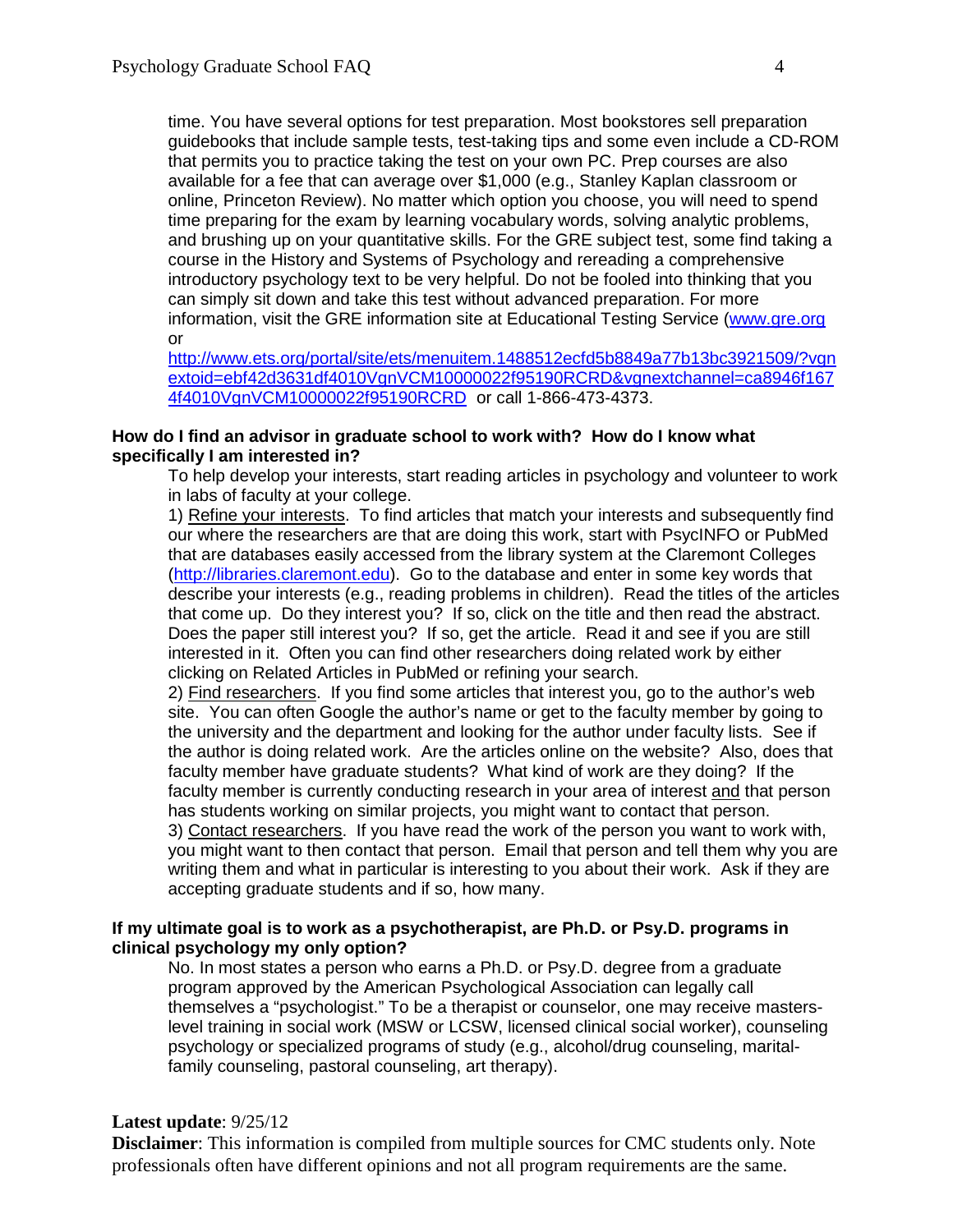## **What are the differences among Clinical Psychology (Ph.D.), Professional Psychology (Psy.D.), and Counseling Psychology (Ed.D. or Ph.D.) graduate programs?**

The Clinical psychology program is part of an academic department of psychology at a university that awards a Ph.D. degree and provides academic/scientific training in psychology that typically includes training in therapy, research in the form of an empirical master's thesis and dissertation, and a one-year clinical internship. Schools of Professional Psychology may stand-alone or be part of a university or medical school which awards a Psy.D. degree and provides professional training in psychology that focuses on therapy, typically does not require empirical research, but includes a theoretical dissertation, and a one-year clinical internship. Recipients of the Ph.D. degree are permitted the most flexibility in terms of employment, ranging from a privatepractice clinician or a staff psychologist to a university professor, while recipients of the Psy.D. degree are more likely to be employed as private-practice clinicians or staff psychologists. Many Ph.D. programs will offer students financial aid in the form of a teaching assistantship or research assistantship and/or tuition waiver. These options are less likely in Psy.D. programs, because faculty typically do not have research grants that provide graduate student support or offer undergraduate courses that require teaching assistants. Counseling Psychology programs often fit between clinical and professional psychology programs. Counseling psychology programs can be found in either psychology departments (Ph.D.) or in education departments (Ed. D. or Ph.D.). Although they do focus on therapy, some programs do require research training as well.

## **What are the differences among a psychologist, psychiatrist, and psychoanalyst, especially in terms of the required training?**

Psychologists hold a Ph. D. or Psy D. degree. Psychiatry is a sub-field in medicine that requires a background in the natural sciences (e.g., at least a year of physics, calculus, biology, and chemistry, including organic) and an M.D. degree from a medical school. Psychiatrists can prescribe drugs for treatment, while a psychologist may not. A psychoanalyst receives analytic training at a certified Institute of psychoanalysis and holds either a professional degree (e.g., MD, Ph.D., or Psy. D.) or may be a lay analyst with no advanced degree, although the later is rare; all psychoanalysts must undergo analysis as part of their training.

# **What is the competition like for getting admitted into graduate school?**

Your chances of being accepted into a graduate program depend on a number of factors and answers to the following questions.

- 1) First, how competitive are you in terms of your academic record, research experience, and test performance? The better your record of achievement and clarity of your goals, the more likely you will be accepted into graduate school.
- 2) Second, how competitive is the type of program you are applying to? Ph.D. programs in clinical psychology at well-respected universities are the most competitive programs—there may be over 300 applicants for only 8-10 available positions per academic year. Professional Psychology and Counseling Psychology doctoral programs are less competitive because they may accept more students and accept students who are more likely to provide their own financial support. Masters programs, including social work, counseling, general, psychology, and specialty programs are less competitive than doctoral programs, but this depends on the reputation of the program and the number of available training programs in that area (e.g., competition is relatively high for art therapy masters programs because they are relatively few in number).

# **Latest update**: 9/25/12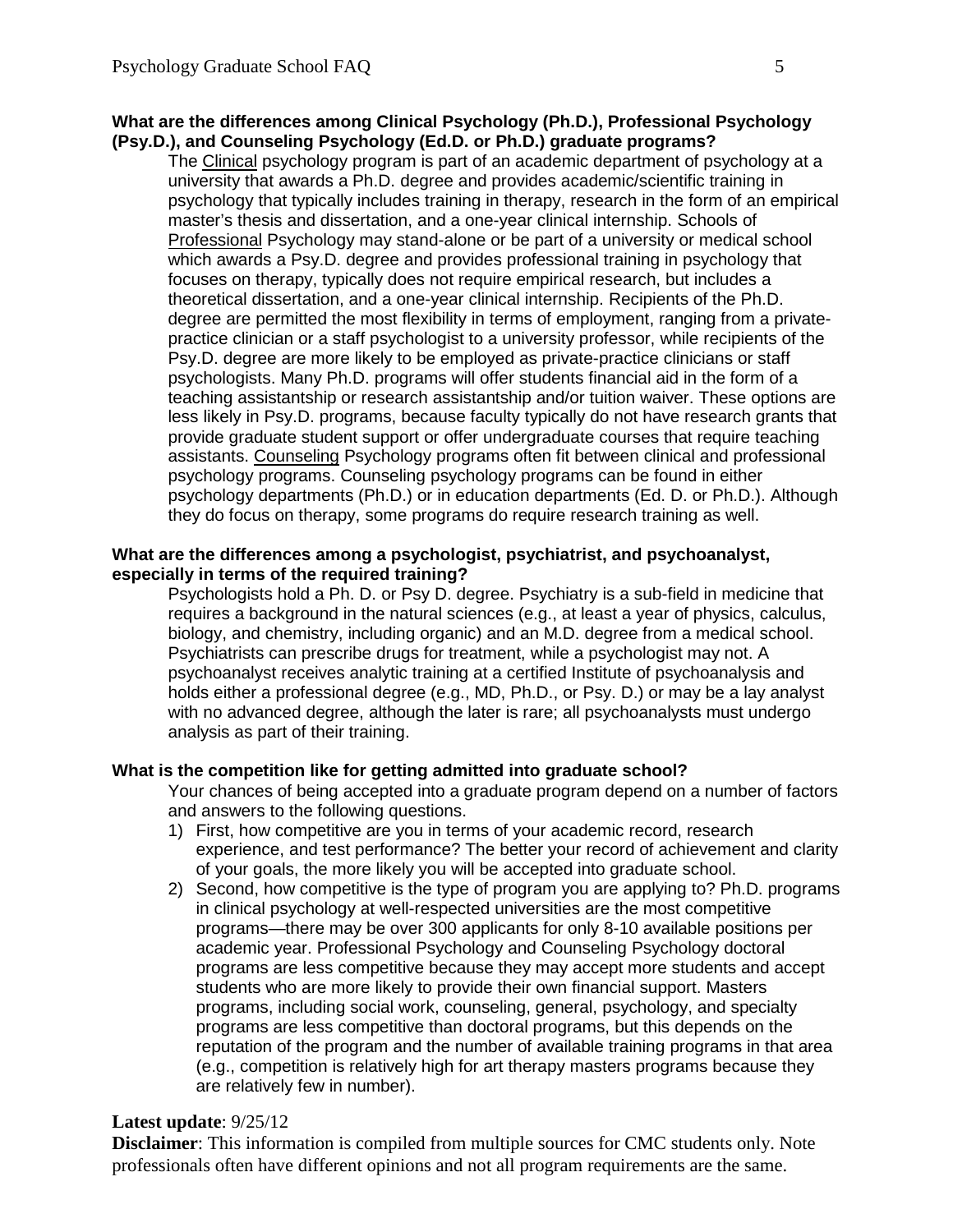3) An important consideration for maximizing the chances that you will be accepted into graduate program is to carefully select programs that seem commensurate with your ability and record of achievement.

#### **What financial costs are associated with attending graduate school?**

The costs vary widely depending on the type of program you apply to and whether financial assistance is provided in either the form of a tuition waiver, a monthly stipend from a teaching assistantship or research assistantship, or a combination of both. Traditionally, the greatest source of aid comes from Ph.D. programs at research universities where faculty research grants can provide graduate students with financial support. Ph.D. programs often offer tuition waivers and either a teaching assistantship (TA) or a research assistantship (RA) to offer a *modest* salary. Masters programs usually require you to pay tuition and do not offer employment.

Traditionally, Psy.D. programs have not been able to offer financial assistance because faculty typically focus more on clinical practice than research. Students can also secure personal, low-interest student loans as well as apply for federal (e.g., NSF) and local scholarships (e.g., Colorado Scholar). Once accepted, students should consult the campus Grants Office to learn whether there are research grants that would provide a stipend, tuition, and funds to support masters and doctoral-level research.

#### **What personal benefits and costs are associated with attending graduate school?**

There are many benefits, including in-depth study of topics that are of grate interest to you, working with bright interesting people, the cultural and intellectual stimulation of a university environment, the discovery of new knowledge, helping people, and the opportunity to gain skills and expertise in preparation for a professional career. There are also some potential costs, which vary in degree from individual to individual depending upon the seriousness of one's commitment to graduate training, level of motivation, and ability to delay gratification. For example, being a graduate student does not involve "set" hours. Students must often put in long hours in the evenings and on weekends in the laboratory and library that extend well beyond their hours spent in class. The amount of time required for in-depth study can limit the amount of time that is left for recreation and personal activities. Graduate school requires a major time commitment that limits students from earning money through off-campus jobs. Students who receive financial assistance often feel they are on a tight budget and cannot afford luxuries, especially when they must buy books that are required for their training and later professional work. Although most students do not take classes in the summer, they rarely take the complete summer off for vacations, because this time is spent on research and clinical training.

#### **What are some of the different subspecialty areas of psychology?**

Clinical psychologists assess and treat mental, emotional, and behavioral disorders. These range from short-term crises, such as difficulties resulting from adolescent rebellion to more severe, chronic conditions such as schizophrenia. Some clinical psychologists treat specific problems exclusively, such as phobias or clinical depression. Others focus on specific populations: youngsters, ethnic minority groups, gays and lesbians, and the elderly, for instance.

Counseling psychologists help people to accommodate to change or to make changes in their lifestyle. For example, they provide vocational and career assessment and

#### **Latest update**: 9/25/12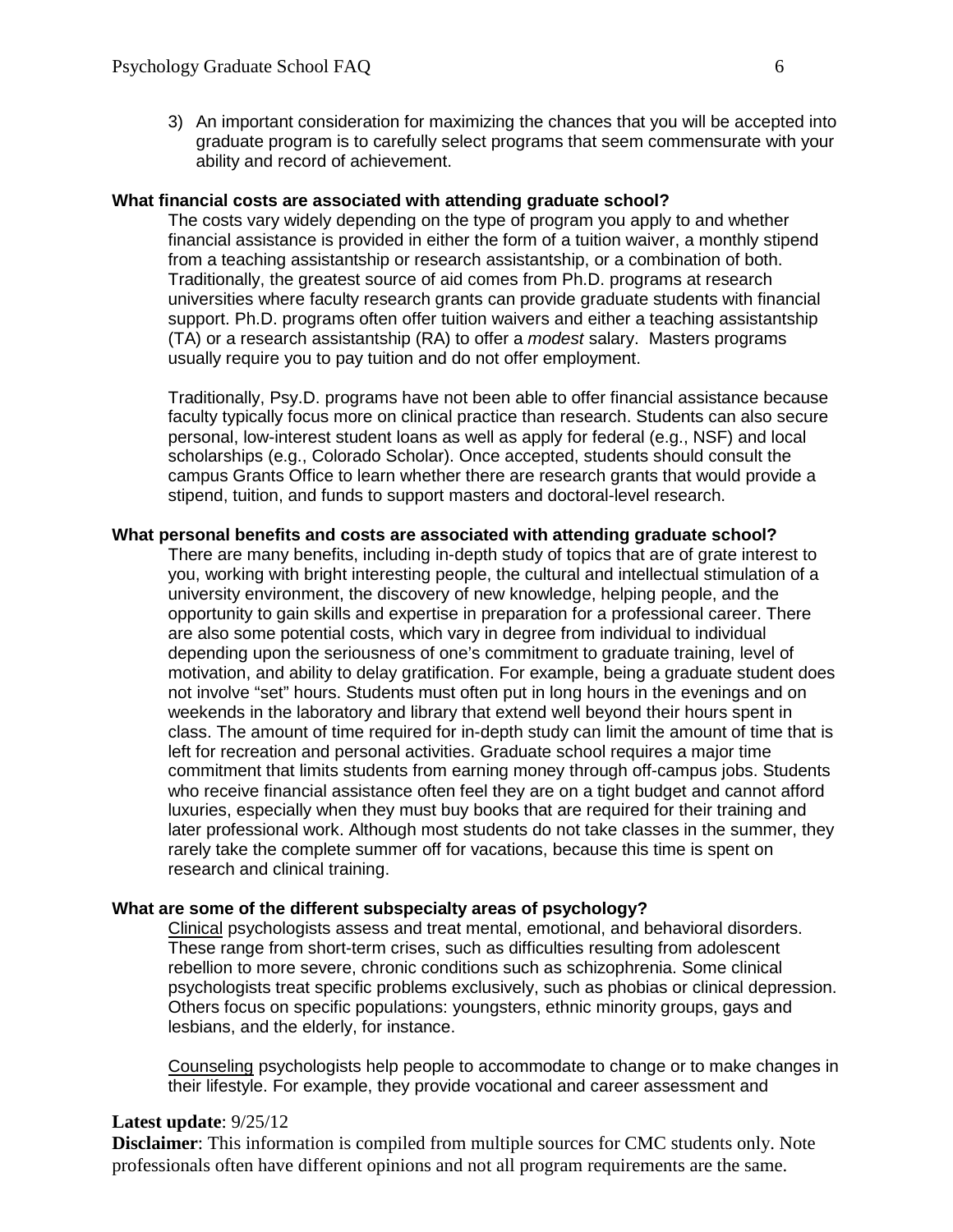guidance or help someone come to terms with the death of a loved one. They help students adjust to college, and people to stop smoking or overeating. They also consult with physicians on physical problems that have underlying psychological causes.

Developmental psychologists study the psychological development of the human being that takes place throughout life.

Educational psychologists concentrate on how effective teaching and learning takes place

Engineering psychologists conduct research on how people work best with machines.

Forensic psychologists apply psychological principles to legal issues.

Health psychologists are interested in how biological, psychological, and social factors affect health and illness.

Industrial/organizational psychologists apply psychological principles and research methods to the work place in the interest of improving productivity and quality of work life.

Leadership/organizational behavior psychologist work in businesses to help foster selfawareness, facilitate group bonding and develop leadership skills.

Neuropsychologists explore the relationships between brain systems and behavior

Cognitive psychologists study how people acquire and process information, including such processes as perception, memory, and decision-making.

Cognitive/Social/Developmental/Clinical Neuroscientists combine neuropsychology, neurology and cognitive/social/developmental/clinical psychology to understand how the brain produces complex behaviors.

Quantitative and measurement psychologists focus on methods and techniques for acquiring and analyzing psychological data.

Rehabilitation psychologists work with stroke and accident victims, people with mental disabilities, and those with developmental disabilities caused by such conditions as cerebral palsy, epilepsy, and autism.

School psychologists work directly with public and private schools to assess student intellectual and emotional functioning and to help with school-related problems.

Social psychologists work directly with public and private schools to assess student intellectual and emotional functioning and to help with school-related problems.

Sports psychologists help athletes refine their focus on competitive goals, become more motivated, and learn to deal with the anxiety and fear of failure that often accompany competition.

#### **Latest update**: 9/25/12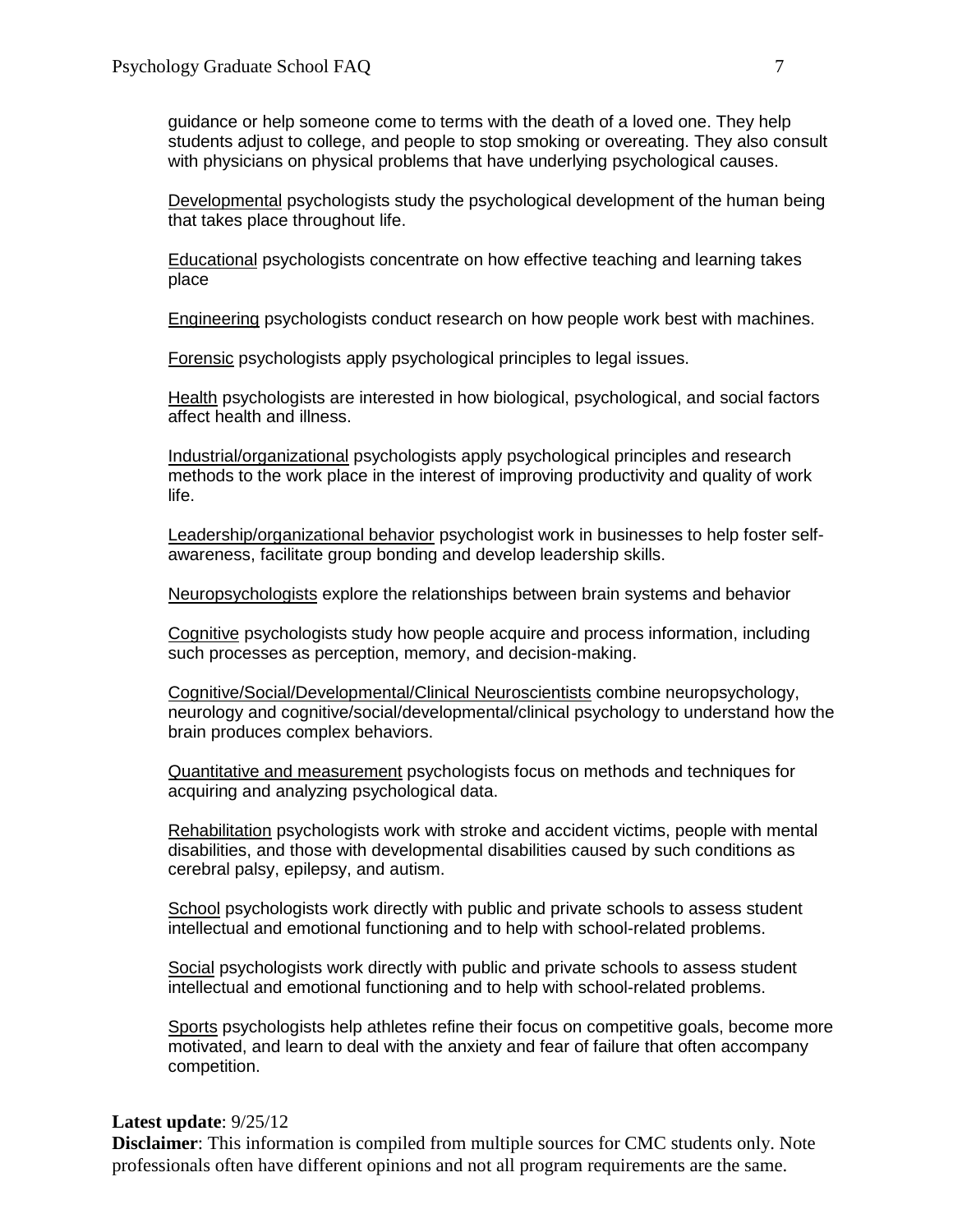#### **What is graduate school like and how do I know if it is for me?**

Graduate school requires your total and sustained commitment and focus because you are receiving advanced training in a specific academic area. For most Ph.D. programs you will spend your time taking advanced seminars in content (e.g., cognitive proseminar) and methodology (e.g., statistical inference), working in a research lab, and working as either a teaching assistant or research assistant. For clinical programs, you can add clinical training to the list of activities. You may also be required to sit on departmental committees and be engaged in other departmental citizenship duties. In addition to reading approximately 200 pages a week for your courses, you will be involved in all phases or research, including your own masters thesis and doctoral dissertation. Most graduate programs have comprehensive exam requirements and expect their students to make sufficient progress in their course of study in order to remain in good standing in the program. Most graduate students are full-time students, but some may pick up additional money from intermittent work (e.g., as GRE prep course instructors). You will thrive in graduate school if you have a high level of curiosity, analytical orientation, a strong drive to become an expert in a particular area of psychology, and you can tolerate ambiguity, frustration, and the ability to delay gratification. Being a graduate student means making a commitment to spend time outside of your classes to read, think, engage in discussion with graduate student colleagues and research supervisors, analyze, and critically evaluate research and theory in your areas of interest. If you don't enjoy studying and school-related work now (e.g., reading and writing papers), then you are not likely to enjoy graduate training.

#### **What is the employment outlook for psychologists?**

The United States Department of Labor tracks and projects the employment outlook for all careers. You can gain access to this information by visiting the Department of Labor and Bureau of Labor Statistics web sites (see next page for site URLs). Some trends you might want to explore include: a) is the market saturated with private practice therapists and how do HMO and insurance company reimbursement policies affect the ability of private practice therapists to earn a living?; b) is there an increasing need for school psychologists since the schools are assuming a bigger role in dealing with children's psychological problems?; c) is there an increasing need for behavioral specialists who understand brain-behavior relations to work with the survivors of brain injury?; d) does the increasing need for quality child care signal increasing opportunities for psychologists who want to work with children?; and e) what role can psychologists play in the business world, governmental agencies, and non-profit organizations? Interestingly, the rate of psychologists who work at academic institutions has decreased over the years by about a third and is projected to continue to do so. This means that there are more and varied employment opportunities for doctoral-level psychologists who are working in private industry, for the government, and in non-profit organizations.

#### **I am not interested in research and graduate school. What are my immediate career and employment options with a B.S./B.A. in psychology at the time of graduation?**

The career that you can enter upon graduation with an undergraduate degree in psychology depends on many factors, including your interests and the unique combination of major and minor areas of specialization in your undergraduate education. There is almost no job or career that would not benefit from a background in understanding human behavior and the analytic skills that you acquire from an undergraduate major in psychology. If you are sure that you do not want to attend graduate school immediately upon graduation and would like to enter into a career, you

#### **Latest update**: 9/25/12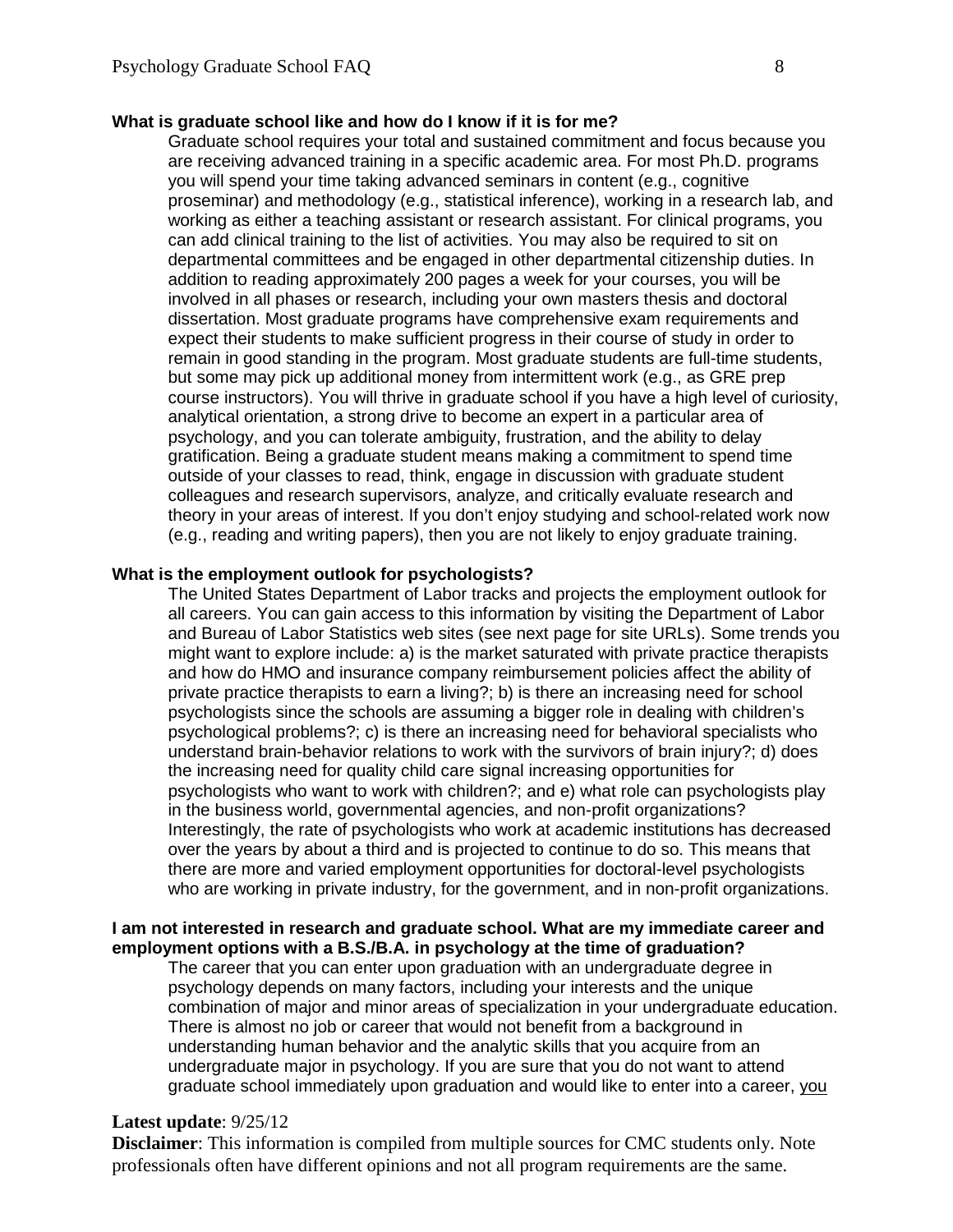need to begin an exploration of possible careers at least one year before you graduate. Career exploration takes time and careful research, but is worth the effort. The more time you spend exploring the possible careers, the more options you will create for yourself to pursue at graduation. The first step is to visit CMC's Career Services Center. The Career Center contains a career library that will permit you to browse through possible career titles, their employment outlook, salary potential, and required training. The Career Center can also assist you in resume preparation and job interviewing skills. Another strategy is to visit the U.S. Bureau of Labor Statistics, Department of Labor, and America's Job Bank Internet web sites to obtain current descriptions and other information about careers in psychology and fields related to psychology (addresses for these sites are included in a later section of this document). During your career exploration, you may want to seek out an individual in that career to shadow for a day as a way to learn more about a typical day on the job. You might also want to inquire about opportunities to complete an internship in that field. Contact the Career Center's Internship Director for assistance or visit [http://www.claremontmckenna.edu/csc/.](http://www.claremontmckenna.edu/csc/)

Some students have combined their major and minor areas of study to best prepare for careers or graduate programs outside of psychology (e.g., masters in health administration, human resources, or business). For example, students with a background in psychology and communications have pursued public relations work and industrial training and education. Students with a background in psychology and education have had careers in childcare work, childcare administration, recreational education or therapy, or classroom teaching. A major in psychology with a business minor has led to successful and lucrative careers in marketing, personnel management, sales, sport/celebrity representation, and labor relations. A more recent focus has been on psychology and either public affairs or political science, which can lead to careers in advocacy, human resources, government, or law. Additional examples include students with a background in psychology and sociology who have pursued work in criminology, forensic psychology, profiling, and positions in the correctional system. Students have also combined psychology with the sciences. For example, students with a combination of psychology and biology have worked as physical therapists, rehabilitation therapists, or personal trainers. Students with a background in computer science and psychology have pursued work in the computer software industry, computer education and training, and human-machine interaction.

# **Preparing Early for Graduate Study in Psychology**

# **1. Join Honors Societies, especially Psi Chi, and become involved in Psych Club**

- Psi Chi is the national honors society in psychology. At CMC, Psi Chi has a link on the Psychology Home page that has membership information [\(http://www.claremontmckenna.edu/psych/PsiChi.php\)](http://www.claremontmckenna.edu/psych/PsiChi.php). Please contact the faculty Psi Chi advisor or the student who is president of Psi Chi for more information.
- Psych Club's mission is to represent the psychology community within CMC and to provide a resource to students who are interested in the field (http://www.cmc.edu/psych/Psych%20Clubs/psychclub.php).

## **2. Read and Plan**

• Begin reading books on graduate study (e.g., APA's Graduate Study In Psychology) and examining university department websites for information on graduate schools. Examine carefully the admission requirements of programs

## **Latest update**: 9/25/12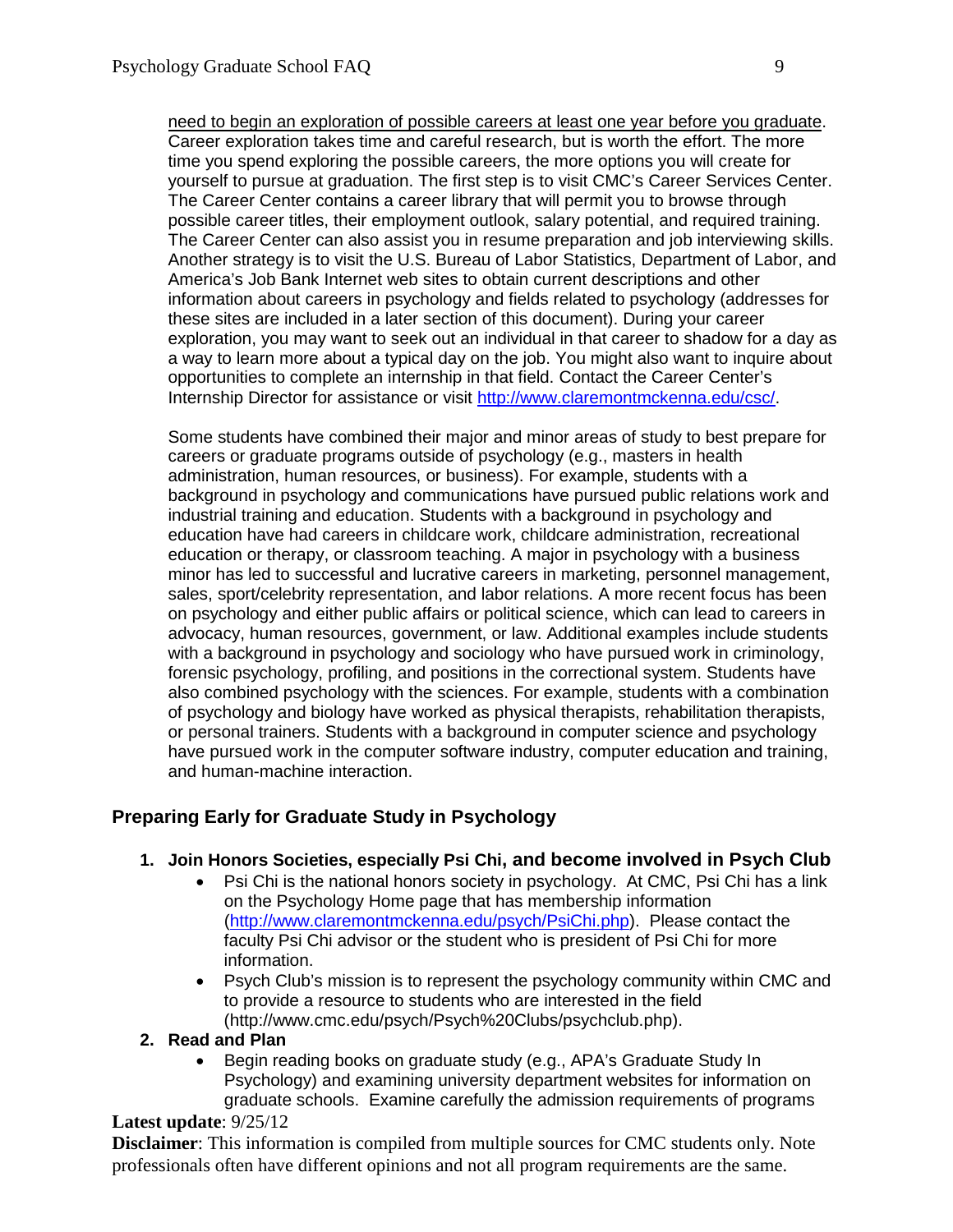that interest you. Note especially the average GPA and Graduate Record Exam (GRE) scores of admitted students.

- Begin reading the APA Monitor and the APS Observer (available online) which include job listings for those with advanced degrees as well as the most recent developments in the discipline.
- Register and begin preparing to take the GRE. The GRE measures critical thinking, analytical writing, verbal reasoning, and quantitative reasoning skills that have been acquired over a long period of time and that are not related to any specific field of study. The GRE Subject Test in Psychology gauges undergraduate achievement (factual knowledge) in the discipline.

# **3. Get Involved in Research**

- If possible, become actively involved as an undergraduate research assistant. Search out faculty members who share your research interests! As a first step, look up psychology faculty profiles on the department webpage and take a look at their research interests and publications.
- Also, look for summer research internships in laboratories or in companies that are related to your research interests and opportunities to present your research at psychology undergraduate conferences. See links for summer internships and psychology undergraduate conferences on the department webpage.
- **4. Take advantage of Summer Internships & Programs**
	- *Almost all summer internships have application dates around February.*
	- CMC offers several summer internships relevant to psych and neuroscience majors
		- o For internships and CMC sponsored internships, see the *CMC Career Center and Services* guide. The community service internship program is one of the few, if only, internship programs available to freshmen. The Kravis Internship is also of particular relevance to psychology majors.
			- See the Career Services Web site for application information. [http://www.claremontmckenna.edu/csc/SponsoredInternships/Sponso](http://www.claremontmckenna.edu/csc/SponsoredInternships/SponsoredSummerInternshipPrograms.php) [redSummerInternshipPrograms.php](http://www.claremontmckenna.edu/csc/SponsoredInternships/SponsoredSummerInternshipPrograms.php)
			- **Amanda Stevens [\(astevens@cmc.edu\)](mailto:astevens@cmc.edu) is the internship advisor for** Psychology.
			- **See the link for summer internships on the Psychology Department** webpage.
		- o Neuroscience fellowships
			- The 5 C's offer summer internships to conduct research in labs, especially those off the 5 C campuses.
			- **Dr.** Tom Borowski is the head of the Neuroscience program [\(tborowski@pitzer.edu\)](mailto:tborowski@pitzer.edu) and is the contact person for the Neuroscience fellowships.
	- Other colleges, universities, and institutions offer summer programs tailored to different interests in Psychology and Neuroscience
		- o Please see the link to Psychology Summer Internships on the department webpage for a list of possible summer programs and their URLs. (Remember that programs and URLs change frequently so if the listed one does not work, check out the institution's website for updated information) <http://www.apa.org/education/undergrad/research-opps.aspx> [http://www.ninds.nih.gov/jobs\\_and\\_training/summer/](http://www.ninds.nih.gov/jobs_and_training/summer/)
			- <http://www.nsf.gov/home/crssprgm/reu/>

# **5. Attend Conferences and Give Poster/Paper Presentations**

# **Latest update**: 9/25/12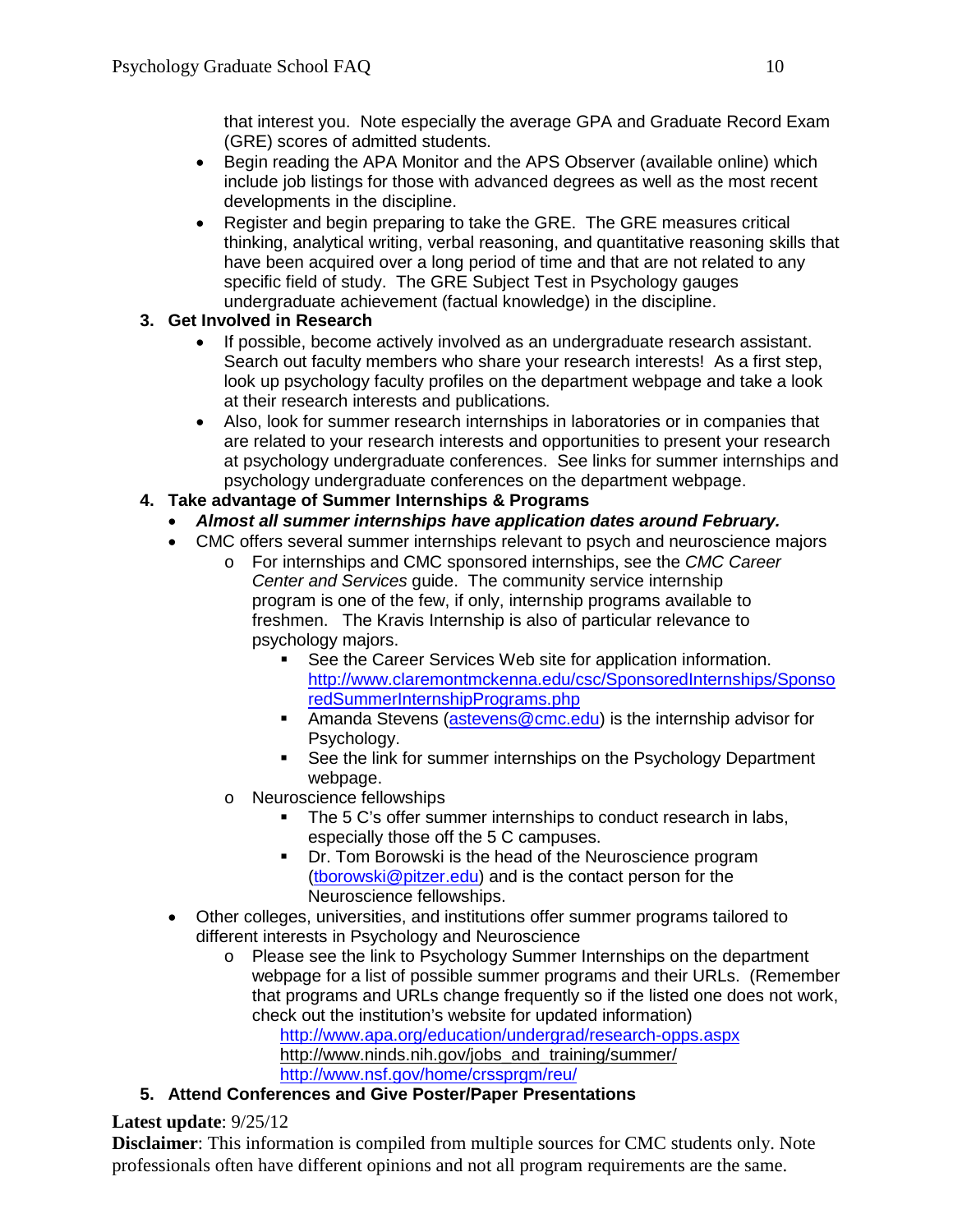- Consider attending a local, state, or regional psychology conference. Also, attend any talks, colloquia, or symposia sponsored by the CMC Psychology Department, Kravis Leadership Institute, Claremont Graduate University, or neuroscience programs. At such meetings, you will have opportunities to hear established researchers and practitioners in the field.
- Become a student affiliate of APS (American Society for Psychological Science) or APA (American Psychological Association). You should also look into the WPA (Western Psychological Association). Annual dues for undergraduate student affiliates are reasonable.

# **Helpful Websites: Psychology Career and Graduate School Information**

Psychology Advising Resources <http://teachpsych.org/otrp/resources/index.php?category=Advising>

Careers in Psychology [http://careersinpsychology.org](http://careersinpsychology.org/)

Bureau of Labor Statistics Home Page <http://www.bls.gov/>

- America's Job Bank <http://www.jobbankinfo.org/>
- Psychologists, Occupational Outlook Handbook <http://www.bls.gov/oco/ocos056.htm>
- Pursuing Careers in Psychology, University of N. Iowa <http://www.uni.edu/walsh/linda1.html>
- Preparing for Graduate School in Psychology, University of Waterloo [http://www.psychology.uwaterloo.ca/gradprog/preparation/grad\\_school\\_in\\_psych.html](http://www.psychology.uwaterloo.ca/gradprog/preparation/grad_school_in_psych.html)
- Books on Graduate School for Psychology Majors <http://www.psywww.com/careers/gradbook.htm>
- APA Guide for Preparing for Getting into Graduate School <http://www.apa.org/education/grad/applying.aspx>
- APA Program Consultation and Accreditation, American Psychological Association <http://www.apa.org/ed/accreditation/>
- Finding Psychology and Related Departments on the Internet, Hanover College <http://psych.hanover.edu/Krantz/other.html>
- A Career Decision Tree for Psychology, Hanover College <http://psych.hanover.edu/handbook/career2.html>
- Graduate Schools and Careers in Psychology <http://www.rider.edu/~suler/gradschl.html>

**Latest update**: 9/25/12